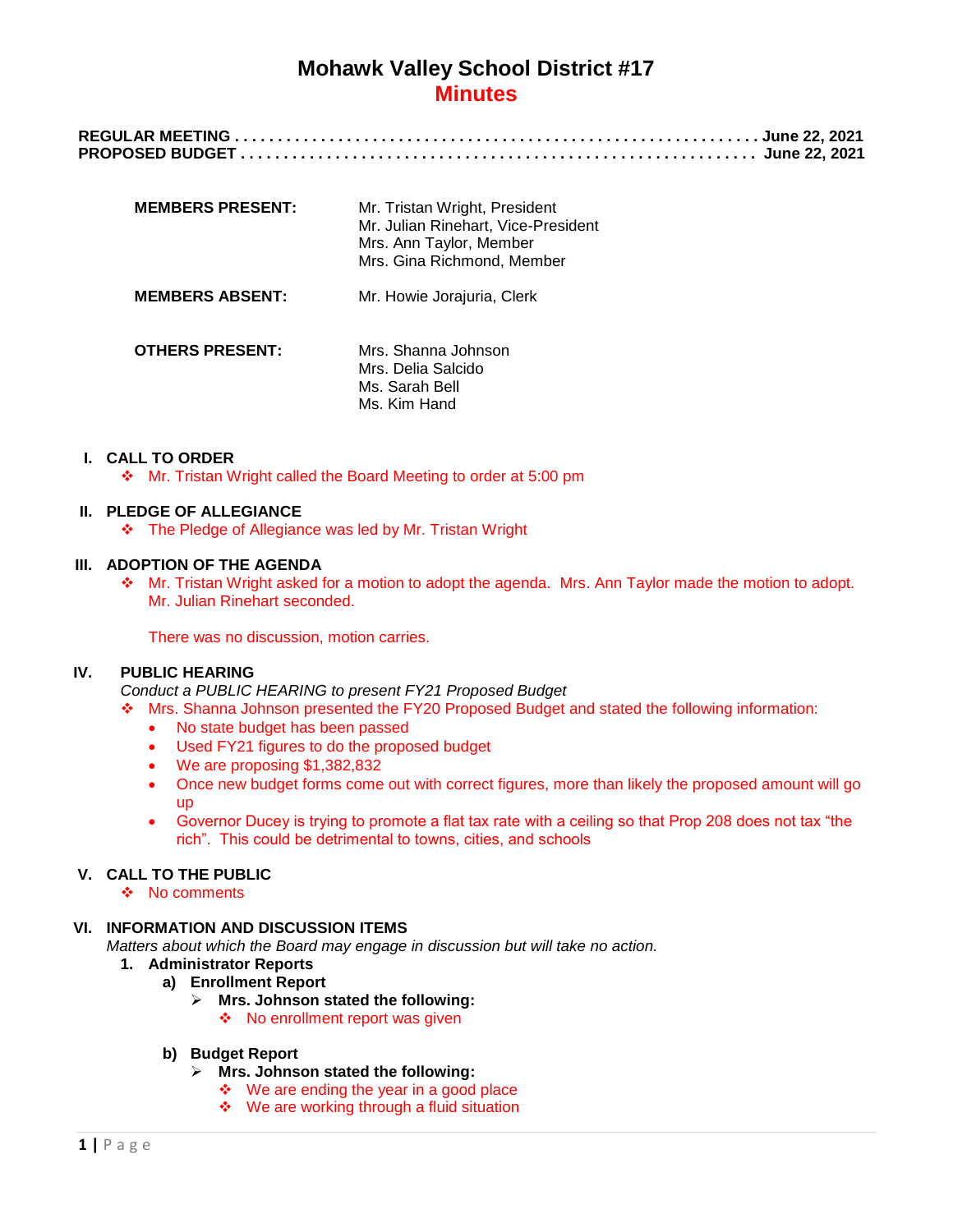- We have one-time funds to use
- \* We are spending some time this summer going through all the funds that have extra money and making decisions on how to spend these funds

### **c) Academic Report**

- **Mrs. Johnson stated the following:**
	- $\div$  Summer school about 25 30 students came consistently
	- ❖ Reviewed academics and did STEM activities
	- ❖ Looking through curriculum and planning for next year

# **d) Bond Report**

#### **Mrs. Johnson stated the following:**

- The HVAC projects for the Main Building and Gym, have been separated into two projects
- \* The projects have been uploaded to AZ Purchasing
- These projects will require a general contractor
- \* The projects will probably be done until September/October
- Will open bids on July 7, 2021 at 10:00 am, then we will have to seek SFB approval
- HVAC is down in Room 304, it should be a quick fix
- Had DLR prepare analysis for all 200 and 300 buildings and cafeteria. We will then be ready when the next HVAC goes down
- Structural assessment of the main building:
	- o Working with engineers to complete the assessment
	- o Running into problems getting under the building, it's all cement floors
	- o SFB needs analysis for the bathrooms
	- o Will go back to SFB for additional funds for a contractor to assess
- The following projects have been uploaded to SFB but waiting for funding:
	- o Weatherization has been approved but no awarded
	- o Roofing
	- o Fire Alarm
	- o Voice over IP
	- o Restrooms
	- o Flooring

# **e) Water Plant Report**

# **Mrs. Johnson stated the following:**

- ❖ Working on submittals and ordering long lead items
- ❖ Scheduled to start trenching in July
- ❖ Project Manager has been approved
- ❖ We are no longer a community water system

#### **f) Maintenance Report**

- **Mrs. Johnson informed the board of the following:**
	- ❖ Work is being done to the Superintendent house:
		- o Painting
		- o Siding
		- o Windows
		- o Brick fence
- **g) Return-to-School Report**
	- **Mrs. Johnson informed the board of the following:**
		- ❖ No report was given on Return-to-School
- **h) General Items**
	- **Mrs. Johnson informed the board of the following:**
		- \* Ran into some issues with Yuma County Library
		- $\div$  They would not allow the school to know about student's late books and fees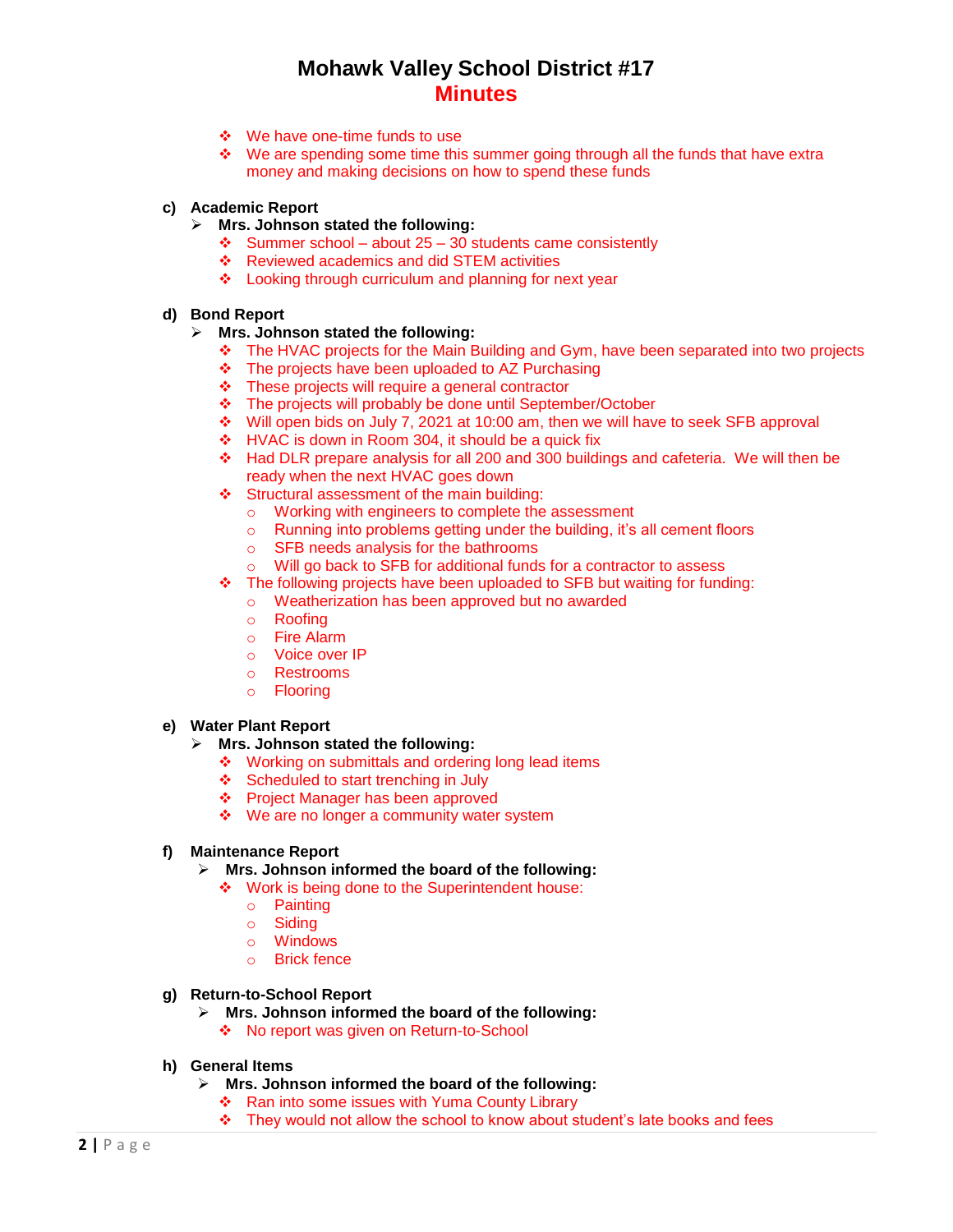- Meeting was held last week of school with Yuma County Administrator, Susan Thorpe, Mrs. Martha Jones, Mr. Pat Koury and Yuma County Library
- $\cdot \cdot$  There are different perspectives of whether the library should be a "public library" or a "school library":
	- o Which rules and laws to follow
	- o As a school administrator, Mrs. Johnson believes we should have say in such things as late books and books a child checks out
- Reached out to Yavapai County Library Director, who has given good ideas of how they operate in schools
- \* There will be a meeting with the Yuma County Director and Mrs. Johnson
- We will work to change the IGA we hold with the Yuma County Library
- We will have to interviews for the Instructional Coach position:
	- o One of the interviews will be with a staff member
		- o They will work directly with teachers. They will coach, manage intervention programs and manage the curriculum
		- o It will be 195 day contract

# **2. Governing Board Member Comments**

❖ No Comment

# **VII. APPROVAL OF CONSENT AGENDA**

*These items are adoption of a routine nature and those that normally do not require deliberations on the part of the Governing Board. A board member may pull items, which will then be discussed and voted on separately.*

# **1. Minutes**

a) Minutes of May 11, 2021 – Regular Board Meeting

#### **2. Expense Vouchers**

|    | b) Expense $#30$ | \$74,088.28 |
|----|------------------|-------------|
|    | c) Expense $#31$ | \$2,880.00  |
|    | d) Expense $#32$ | \$37,552.41 |
|    | e) Expense #33   | \$18,073.85 |
| f) | Expense #34      | \$19,347.33 |

#### **3. Payroll Vouchers**

| g) | P-23     | \$47,899.42 |
|----|----------|-------------|
| h) | P-23.1   | 4,880.19    |
| i) | P-23.2   | \$3,596.10  |
| i) | P-24     | \$48,302.79 |
| k) | P-24.1   | \$3,596.10  |
| I) | P-25     | \$38,266.27 |
| m) | $P-25.1$ | \$87,503.64 |
| n) | P-25.2   | \$16,721.50 |
| O) | P-26     | \$44,327.33 |
| p) | $P-26.1$ | \$12,489.95 |
| q) | P-26.2   | \$44,120.15 |
| r) | P-26.3   | \$23,924.83 |
| s) | P-26.4   | \$18,344.95 |
| t) | P-26.5   | \$18,344.42 |

# **4. Student Activity Reports**

- u) May 2021
- v) Year-to-Date 5/31/2021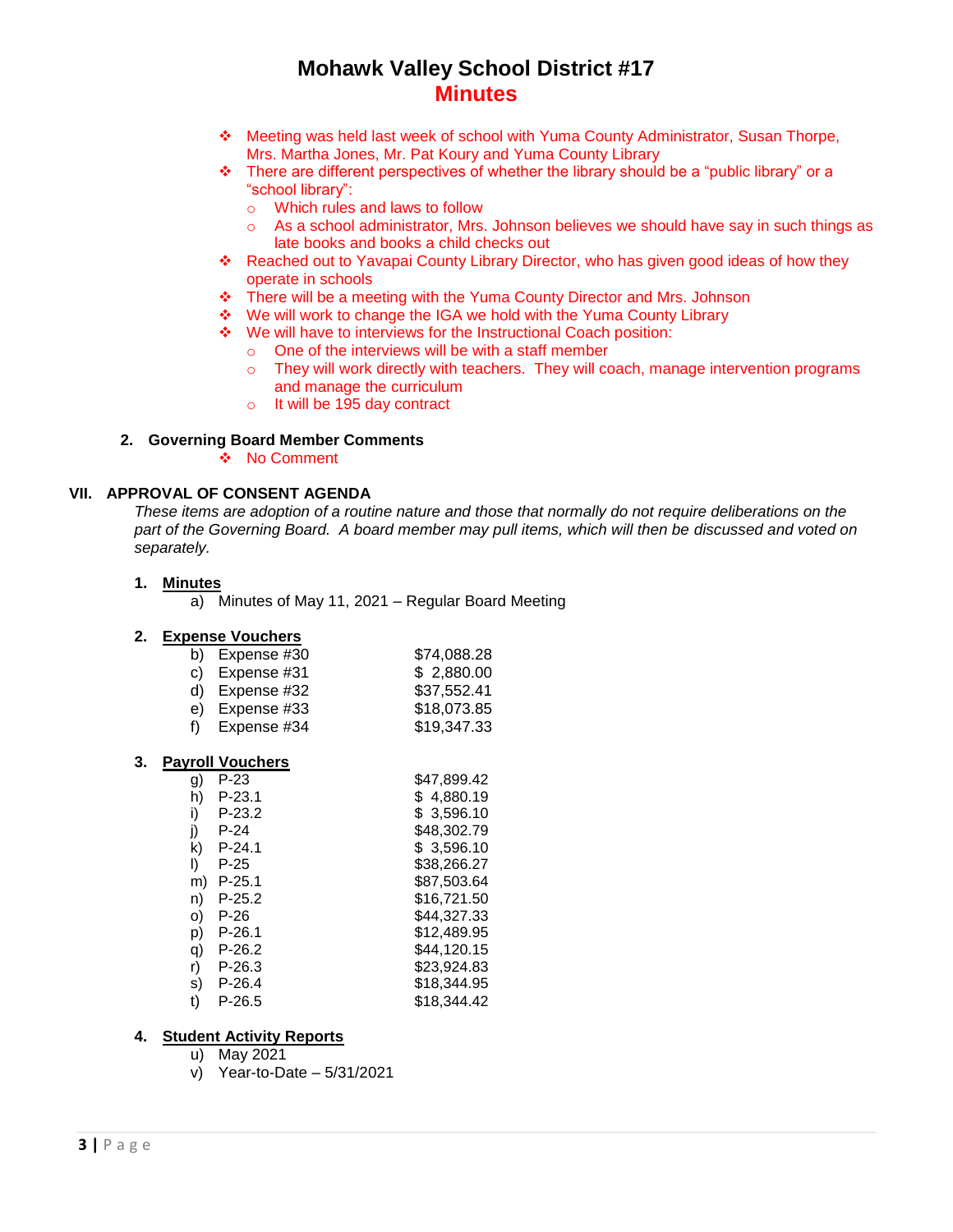# **5. Bank Account Reconciliations**

w) Student Activities/Revolving Fund/Cafeteria Fund – May 2021

### **6. Other**

- x) Approve Signatories for 2021-2022
- y) Approve Mrs. Shanna Johnson as the District's Qualified Evaluator for 2021-2022
- z) Approve Mrs. Delia Salcido as Revolving Fund Account Treasurer (\$5,000) for 2021-2022
- aa) Approve Mrs. Delia Salcido as Cafeteria Clearing Account Treasurer for 2021-2022
- bb) Approve Mrs. Sherry Fajardo as Student Activities Treasurer for 2021-2022
- cc) Execution of Warrants
- dd) Bank of Record, National Bank of Arizona
- ee) Approve Nicely Done Consulting for E-Rate for 2021-2022
- ff) Approve Organizational Chart
- gg) 301 Performance Pay for Certified Staff
- hh) Revised Certified Contract for Sarah Bell
- ii) Revised Certified Contract for Kim Hand
- jj) Conflict of Interest for Board Members

Mrs. Johnson stated that the signatories have to be approved every year. She also stated that Ms. Bell's and Ms. Hand's contracts have been revised to include credit hours they have earned.

Motion: Mr. Tristan Wright asked for a motion to accept the consent agenda. Mr. Julian Rinehart made the motion to accept the consent agenda. Mrs. Ann Taylor seconded. Motion carries.

### **VIII. ACTION ITEMS**

**1. Discussion and Possible Action to Approve Performance Pay for Mrs. Shanna Johnson** Mrs. Johnson stated that the performance pay is mandated by statute. She also stated that because of the pandemic the performance pay amount will be the same as FY20.

**Motion:** Mr. Tristan Wright asked for a motion to approve Performance Pay for Mrs. Shanna Johnson. Mrs. Ann Taylor made the motion to approve. Mrs. Gina Richmond seconded.

There was no discussion. Motion carries.

**2. Discussion and Possible Action to Approve Middle School Student Leadership Stipend for Emily Ortega**

Mrs. Johnson stated Ms. Ortega did much work in leadership in Middle School.

**Motion:** Mr. Tristan Wright asked for a motion to approve Middle School Student Leadership Stipend for Emily Ortega. Mr. Julian Rinehart made the motion to approve. Mrs. Gina Richmond seconded.

There was no discussion. Motion carries.

# **3. Discussion and Possible Action to Approve Notice of Appointment for Maria Andrade**

Mrs. Johnson stated that Ms. Andrade will be a SPED paraprofessional. She will be working with high needs students.

**Motion:** Mr. Tristan Wright asked for a motion to approve Notice of Appointment for Maria Andrade. Mrs. Ann Taylor made the motion to approve. Mr. Julian Rinehart seconded.

There was no discussion. Motion carries.